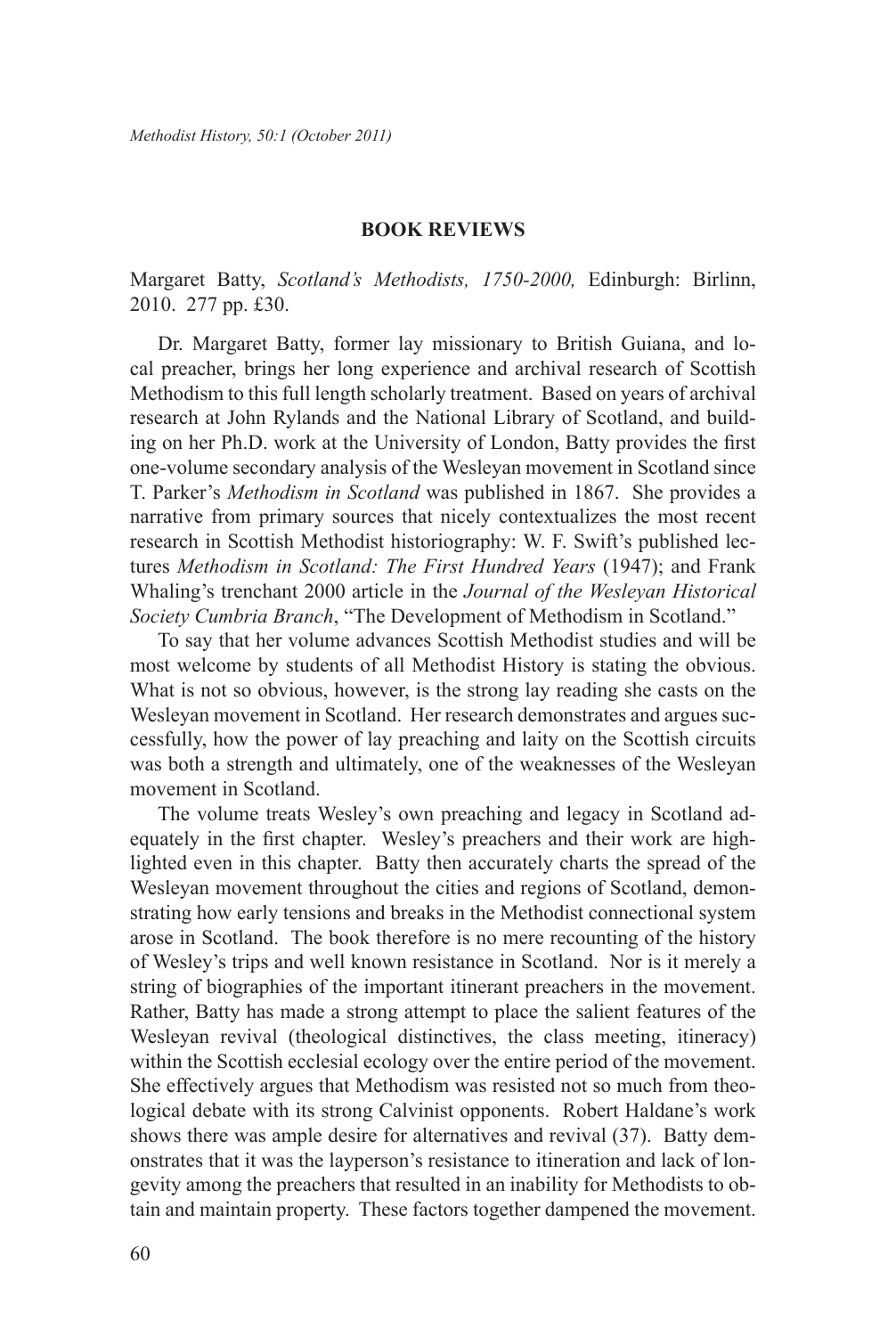Schisms only exacerbated the always tenuous property questions in Scottish Methodism. Methodism in every phase lost penetration and opportunities for consolidation, because its preachers—as committed as they were to itineration—were swimming against the cultural tide in Scotland. Calvinist patterns of the Kirk at the center of a solid political order made Methodism's connectionalism seem indifferent to local concerns. There were charges that Methodists were not Scottish enough, or educated enough, ultimately gave way to the reality that the movement was not financially solvent enough—all deadly charges in Scotland. It is all the more ironic that despite the disdain held for Wesley's preachers, Wesley himself grew to be highly respected in Scotland late in his in life.

The volume will be useful to preachers and lay students of Methodism, who wish to know what it was like to preach and live out the Wesleyan-Arminian message in a Reformed context—when such distinctions really mattered. The competing visions of how to arrive in heaven from Scotland, placed great demands on the Scottish preachers, and offers surprising lessons. Batty's volume functions as an insightful laboratory into the limits of Wesleyan universal translatability: the very Wesleyan distinctives that have promoted the spread and indigenization of the movement were largely resisted in a culture shaped by Scottish church polity and sensibilities. The volume's very detailed account of how debts and schisms left the church weakened almost from inception, reminds us of the worldly realities affecting Christian expansion and contextualization. As such, we are indebted to Batty for her sobering study of both the promises and the harsh realities the heirs of Wesley face in cultures shaped by splintering visions of Christendom.

> W. Harrison Daniel, Ph.D. *Associate Professor in the Practice of History and Mission Candler School of Theology*

*Methodist and Pietist: Retrieving the Evangelical United Brethren Tradition*. J. Steven O'Malley and Jason E. Vickers, eds. Kingswood, 2011. 289 pp. \$46.00.

This book, coming as it does soon after the fortieth anniversary of the merger between the Methodist Church and the Evangelical United Brethren (EUB), is long overdue. (The editors comment that many of the contributors made that very remark when the volume was proposed. They were right.) Those of us who teach the required courses on Methodism to seminarians have for some time felt acutely the lack of attention we are giving to the EUB narrative. While Behney and Eller's *History of the EUB* and the recent *Making of an American Church* (which emerged from a conference celebrating the 50th anniversary of the Evangelical Church/United Brethren merger)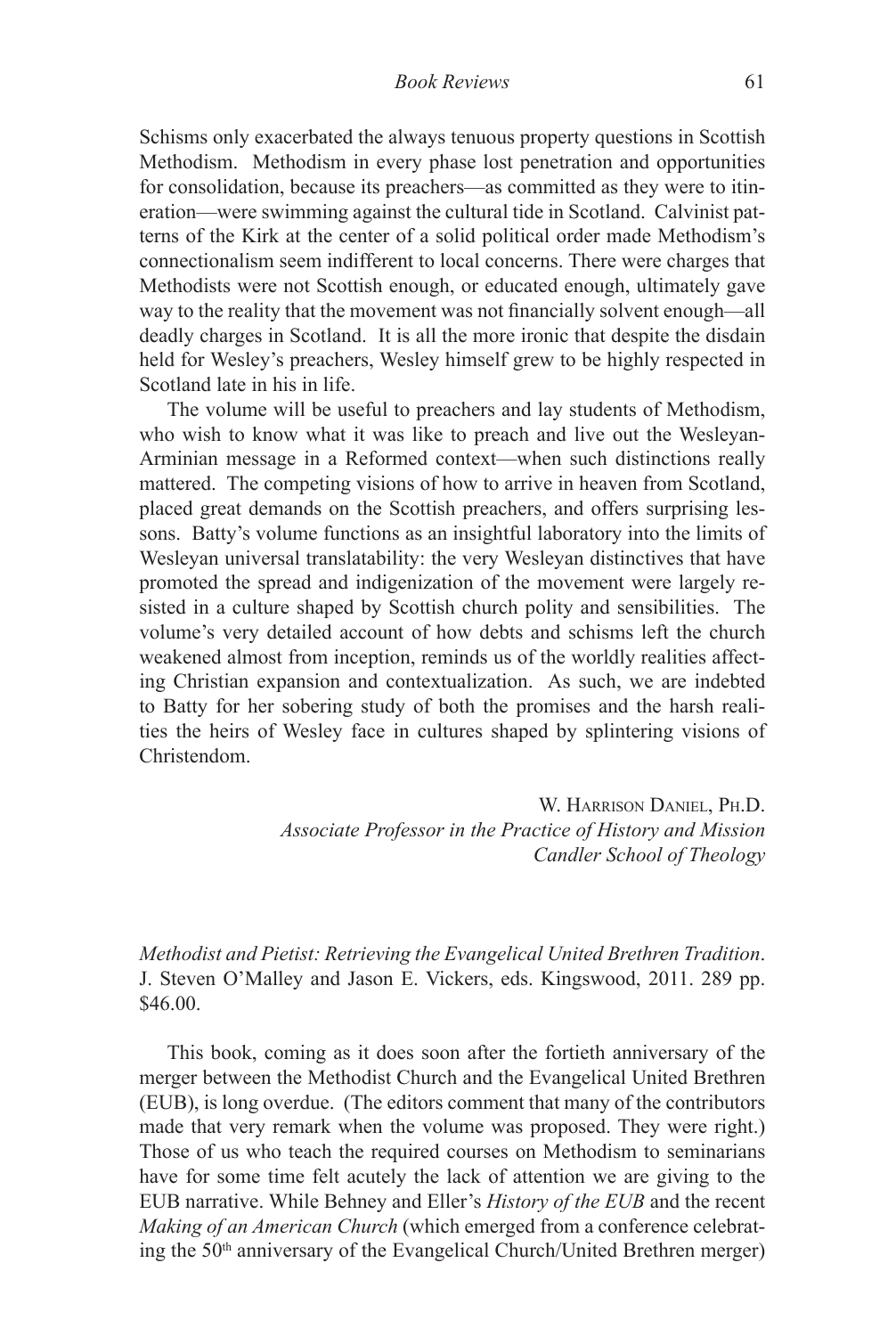have helped to address that imbalance, they were not—as this book was actually designed with United Methodist (UM) ordination classes in mind.

That is not to say that the book can only be read with profit by UM seminary students, although it certainly will be. Clergy already in ministry (especially in geographical regions relatively untouched by EUB influence during the denomination's existence) and interested UM laity will also benefit from having under one cover a clear and thoughtful introduction to EUB history, doctrine, and polity, along with reflections on how the EUB tradition speaks to modern United Methodism. The editors note that some traditions have faded because there was nothing in them worth remembering, but others because "an insufficient number of people are willing to do the sorts of things necessary to keep those traditions alive," a fate they are not willing to see happen to the EUB witness. They argue that "if taken seriously, the EUB heritage can be a source of renewal and revitalization in United Methodist doctrine and theology, polity and liturgy, evangelism and mission, and in social ethics and action" (viii).

The book is divided into three parts: history; doctrine and theology; and polity and practice. The contributors were deliberately drawn from both the former Methodist and former EUB traditions in order to take advantage of both the deep knowledge of insiders and the "critical perspective" of outsiders. They consist of current and retired scholars, most (although not all) from UM seminaries in the United States. United Theological Seminary, which currently houses the Center for the EUB Heritage, is especially wellrepresented. All the essays are solid and interesting, and some are especially thought-provoking.

The opening section on history features K. James Stein on the Pietist background of the EUB movement and Pietism's emphasis on fellowship, discipleship, and life "in Christ" (14); Scott Kisker on the founding of the United Brethren in Christ (UBC); and Kenneth Rowe on the early days of the Evangelical Association (EA). Particularly interesting are the narratives of early contacts between both EA and UB leaders and Francis Asbury. Asbury had good personal relations with Boehm and Otterbein, but found the UBC lacking in authority and discipline. And, despite repeated overtures from the EA, he was cold to the idea of the "Albright People" becoming a Germanonly-speaking conference of the Methodist Episcopal Church (MEC) due to his desire for bilingual preachers and missions. Ironically, after Asbury's death, the MEC did start a German-language ministry: "by then [1836] it was too late to invite the Evangelicals back" (52).

The theology section also begins with an exploration of Pietism, this time by J. Steven O'Malley, who focuses on both the well-known influence of Reformed Pietism on the EUB founders and that of the more obscure and visionary "radical" Pietists (Philadelphians and others). Both gave the EUB a strong emphasis on "the prophetic emergence of community as the end-time manifestation of a renewed Pentecost" (57-58). Tyron Inbody and William Naumann survey doctrine and theology in the UBC and the EA/ EC, with a focus on the ecumenical and pietistic emphases in both tradi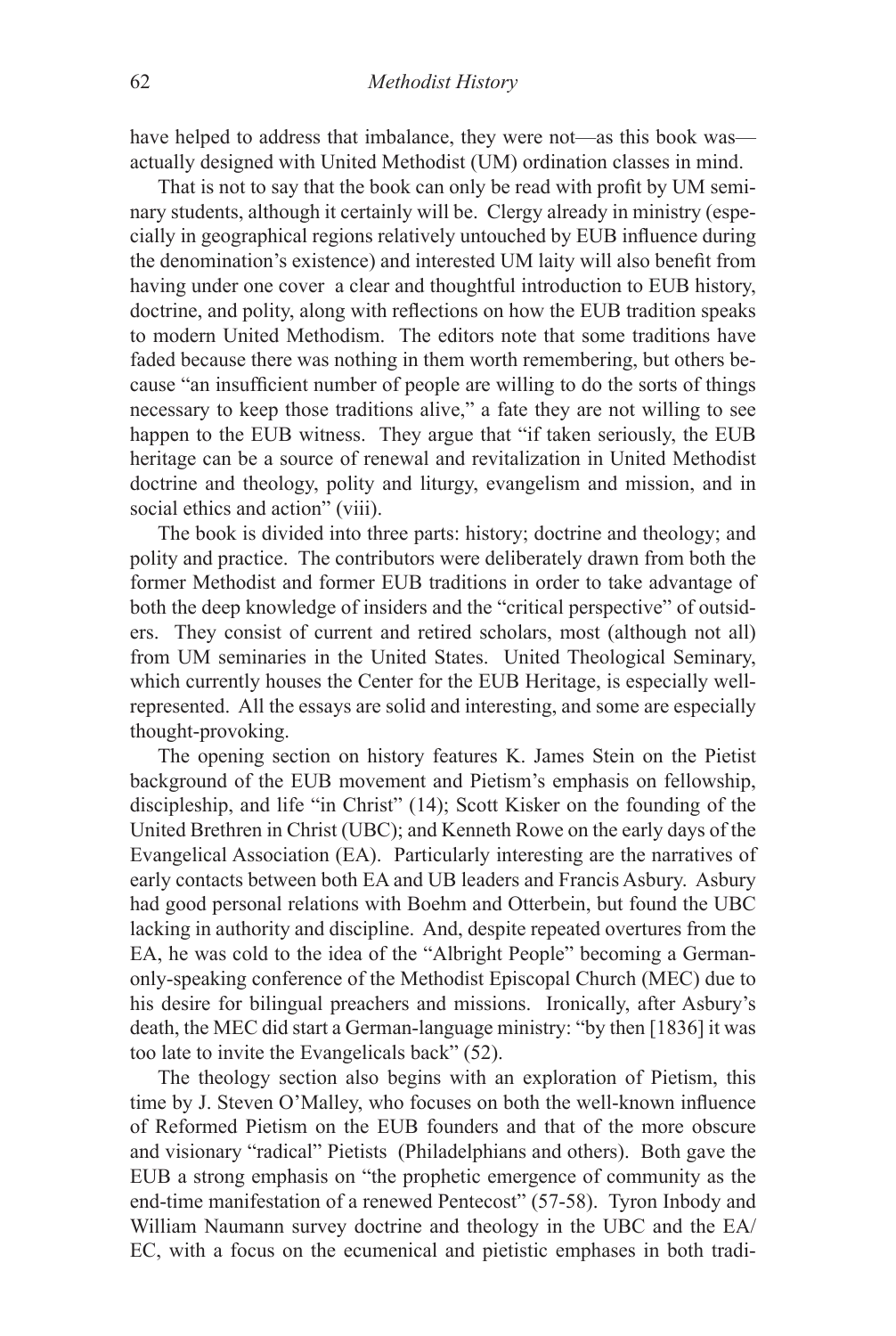tions. Inbody notes perceptively many tensions between UB and Methodist ecclesiologies, with the UB "suspicious of and resistant to organization and authority, whereas Asbury had made organization, order, and authority central to Methodist polity" (90). These tensions still influence the UMC. In one of the book's most intriguing essays, Jason Vickers compares the EUB Confession of Faith with the Methodist Articles of Religion, with the EUB coming out far ahead in terms of a "robust pneumatology" and a "robust ecclesiology" (134-135).

The final section on polity and practice discusses ordination and the episcopacy (James Kirby), liturgy and sacraments (Kendall Kane McCabe), the EUB's mission to Germany (Ulrike Schuler), the connection between holiness and social practice (Wendy Deichmann Edwards), and women's roles (Paul Chilcote). Kirby argues (with humor—a pig farm enters into the discussion, as does Frank Smith's quip that retired bishops, instead of being allowed to talk and not vote, should be allowed to vote and not talk) that the EUB practices of term episcopacy, electing bishops out of General rather than Jurisdictional Conferences, electing district superintendents, and designating a presiding bishop are all ideas whose time has come in the UMC. McCabe notes the emphasis on a Passion/cruciform spirituality in EUB liturgical practice, as well as the ways in EUB which tensions between theologies of baptism and dedication still color the modern UMC. Edwards asks whether a focus on the EUB tradition might help the UMC recover its doctrine of sanctification and assist the denomination in "overcoming its vast, searing, and distracting divisions over social practice" (189). The essays by Schuler and Chilcote introduce preachers, missionaries and activists who will be new to most readers from the Methodist tradition.

The afterword by William Abraham is vintage Abraham in its critiques of the "mess [United Methodism] is in doctrinally" (223), in large part due to Albert Outler's attempts at the time of merger to "impose his own theology (dressed up as a reading of Wesley) on the whole church" (217). This is an issue Abraham has discussed before at length, but here he notes that he sees the EUB tradition and its "radical openness to the work of the Holy Spirit" as a cure—and that he hopes reflecting on the EUB's charism will lead United Methodists to be more "open to all the gifts of the Spirit that have been given to the church catholic" (226).

In large part, the aim of the editors for this book has been fulfilled. The book brings alive the EUB heritage, including its flaws (although it treads rather lightly in that area), in ways that helpfully enable UM preachers and teachers to give more than lip service to the importance of the EUB heritage. The authors also raise provocative questions about how best to bring that heritage to bear on bringing a badly-needed renewal to United Methodism. Not everyone will agree with them on all the answers, but it is long past time that someone began to ask the questions.

> JENNIFER WOODRUFF TAIT, PH.D. *Affiliate Professor of Church History Asbury Theological Seminary*